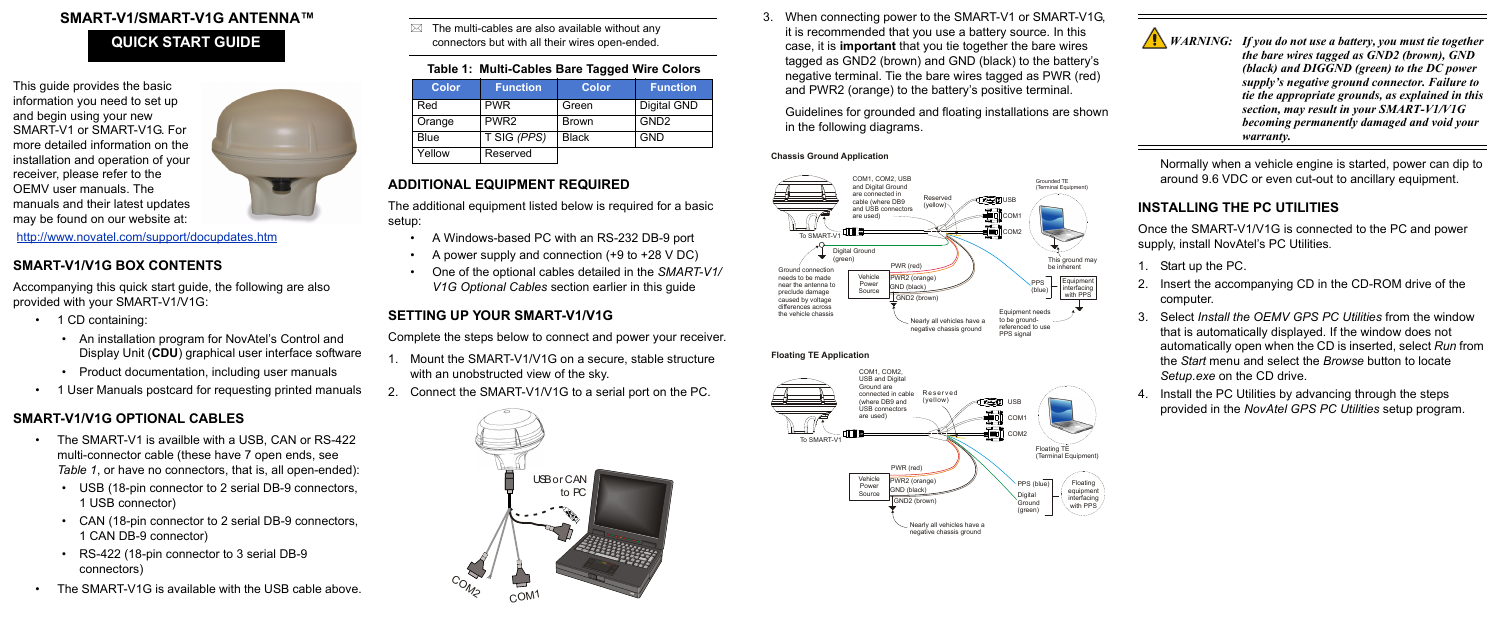## **ESTABLISHING RECEIVER COMMUNICATION**

To open a serial port to communicate with the receiver, complete the following.

- 1. Launch **CDU** from the *Start* menu folder specified during the installation process. The default location is *Start | Programs | NovAtel OEMV | OEMV PC Software*.
- 2. Select *Open....* from the *Device* menu*.*

| Device                |  | View | Tools | Help   |  |
|-----------------------|--|------|-------|--------|--|
| Open                  |  |      |       | Ctrl+O |  |
| Close Config          |  |      |       |        |  |
| <b>Active Configs</b> |  |      |       |        |  |

3. Select the *New...* button in the *Open* dialog box.



- 4. Enter a name for the new device configuration in the *Name* field of the *New Config* dialog box.
- 5. Select the *Settings* button.
- 6. Select the PC serial port the SMART-V1/V1G is connected to from the *PC Port* drop-down list.
- 7. Select *57600* from the *Baud Rate* list.
- 8. Uncheck the *Use hardware handshaking* checkbox.
- 9. Select *OK* to save the settings.

| <b>Serial Device Settings</b> |        |
|-------------------------------|--------|
| PC Port: COM1                 |        |
| Baud Rate: 57600              | Cancel |

- 10. Select the *OK* button to close the *New Config* dialog box and create the new device configuration.
- 11. Select the new configuration from the *Available device configs* list in the *Open* dialog box.
- 12. Select the *Open* button to open communications with the SMART-V1/V1G.

| Upen,                                  |                      |            |
|----------------------------------------|----------------------|------------|
| ⊤Available device configs <sup>.</sup> |                      |            |
| ISMART ANTENNA                         | COM02 at 115200 Baud | <b>Der</b> |
|                                        |                      |            |

As **CDU** establishes the communication session with the receiver, a progress box is displayed.

Once **CDU** is connected, the progress box disappears and several windows open, including the Console window. **CDU** is now ready to be used to view status information, enter commands, or log data.

## **USING CDU**

**CDU** provides access to key information about your receiver and its position. The information is displayed in windows accessed from the *View* menu. For example, select *Position Window* from the *View* menu to display the position solution of the receiver. To show details of the GPS and geostationary (SBAS) satellites being tracked, select the *GPS Tracking Status Window* from the *View* menu. Select *Help* from the main menu for more details on **CDU**, its windows and features.





- 
- 

| Name<br><b>SMART ANTENNA</b> | OΚ     |
|------------------------------|--------|
| Device                       | Cancel |
| Settings<br>Serial           | Help   |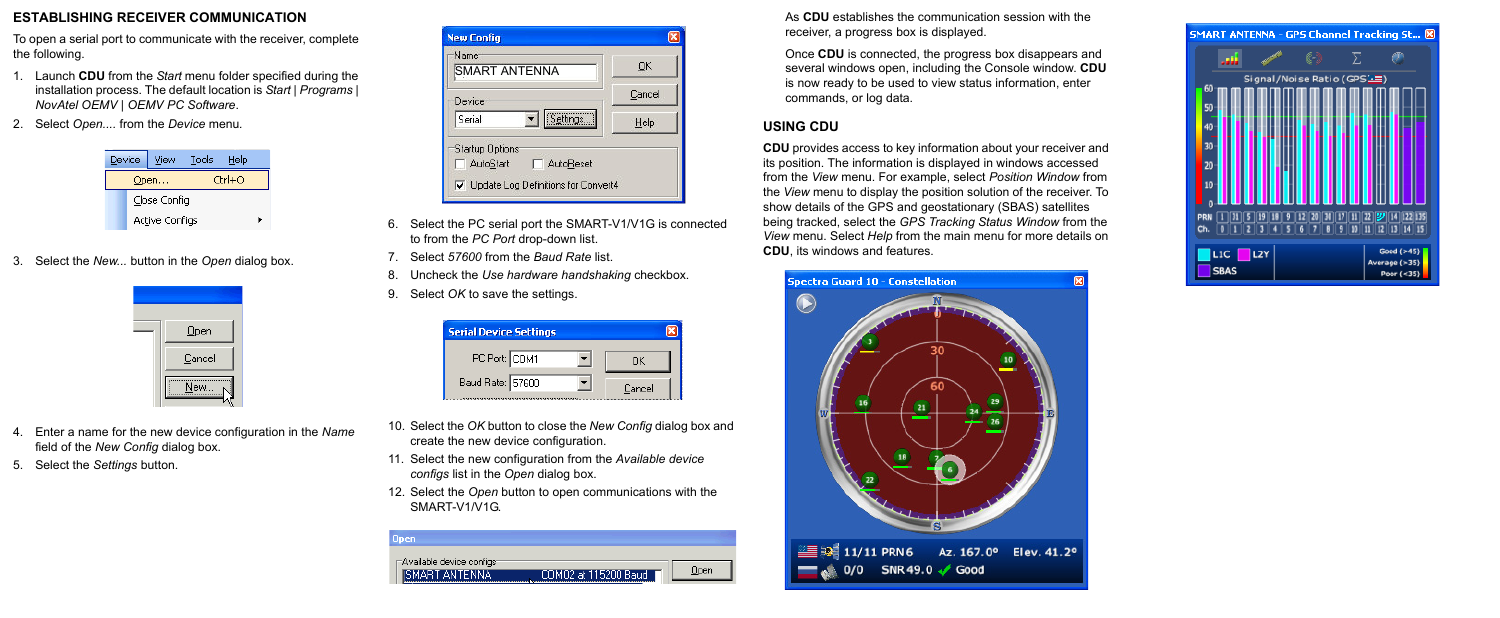#### **DETERMINING WHEN THE POSITION IS VALID**

When the receiver has a valid position, the *Solution Status* field in **CDU**'s *Position* window shows *Computed.*

Solution Status | Computed

### **ENTERING COMMANDS**

The SMART-V1/V1G uses a comprehensive command interface. Commands can be sent to the receiver using the *Console* window in **CDU**, which is opened from the *View* menu. Enter commands in the text box at the bottom of the *Console* window.

| <b>ICOM11</b>    | . . |  |
|------------------|-----|--|
|                  | . . |  |
| log com1 version |     |  |

- Press *Enter* to send the command string to the receiver.
- The commands are not case sensitive.

The following information is important when entering commands:

- Commands can be entered in three formats:
	- ASCII (log bestposa)
	- Abbreviated ASCII (log bestpos)
	- Binary (log bestposb).

Abbreviated ASCII is the best format to use when you wish to work with the receiver directly. For data collection, use ASCII or Binary.

The *OEMV Family Quick Reference Guide* provided with the receiver lists the available commands and the parameters they use for the *Abbreviated ASCII* format.

# **LOGGING DATA**

An extensive collection of logs has been created to capture the data your SMART-V1/V1G receives and processes. These logs can be directed to a SMART-V1/V1G port (COM1, COM2 or USB) and can be automatically generated when new or changed data becomes available or at regular intervals. The available logs are listed in the *OEMV Family Quick Reference Guide*.

L-Band equipped receivers allow you to achieve sub-meter accuracy. To use this positioning mode, you must enable L-band tracking to the Canada-Wide Differential GPS (CDGPS) or OmniSTAR signal. A subscription to OmniSTAR is required to use the OmniSTAR service (visit [http://www.omnistar.com](http://www.omnistar.com/) and have your receiver's serial number ready). The CDGPS signal is free and available without subscription over North America (visit [http://www.cdgps.com\)](http://www.cdgps.com).

To log data, use the LOG command. For example, to log the pseudorange position to COM 2 every 30 seconds, enter the following:

LOG COM2 PSRPOS ONTIME 30

Logs can be generated in one of three formats: ASCII, Abbreviated ASCII, or Binary. Refer to the *OEMV Family Firmware Reference Manual (OM-20000094)* for information on the LOG command, specifying the output format, and the detailed contents of each log.

Hz: assignlband omnistar 1536782000 1200 KHz: assignlband omnistar 1536782 1200

If you prefer, **CDU** provides a graphical interface for configuring data logging. Select *Logging Control Window* from the *Tools* menu. In the *Logging Control* window, you can select which logs to capture and choose to which ports to send the data. In addition, you can specify a file in which to save the data.

|              |                 | <b>COM1 (Current Port)</b> |                                               |             |         |  |
|--------------|-----------------|----------------------------|-----------------------------------------------|-------------|---------|--|
|              |                 |                            |                                               |             |         |  |
| $\boxed{5}$  |                 |                            | G:\NOVATEL\DATA\CDUTestMay2006\LogginInfoTest | 671         | 87.57kB |  |
| $\mathbb{F}$ | 5s              | $(+1.00 s)$ BESTPOSB       |                                               | 78          | 8.11kB  |  |
|              | 10 <sub>s</sub> | $(+3.00 s)$ IONUTCB        |                                               | $\mathbf 0$ | 0.00kB  |  |

PSRDIFFSOURCE OMNISSTAR **Or,** PSRDIFFSOURCE CDGPS

#### **ENABLING SBAS POSITIONING**

SMART-V1/V1G models are also capable of SBAS positioning. This positioning mode is enabled using the SBASCONTROL command. The following commands are typically used to enable WAAS (North America) and EGNOS (Europe) systems:

SBASCONTROL ENABLE WAAS

SBASCONTROL ENABLE EGNOS

Once enabled, the *Position Type* field shown in **CDU**'s *Position* window should change from *Single* to *WAAS* and you may see SBAS satellites in the *Constellation window*.

| SMART ANTENNA - Position | $\triangle$ $\times$              |
|--------------------------|-----------------------------------|
| Latitude                 | $51.116686399^{\circ} \pm 0.96$ m |
| Longitude                | $-114.038807546^{\circ}$ ± 0.61m  |
| <b>Height (MSL)</b>      | 1063.038m± 1.49m                  |
| Solution type            | <b>WAAS</b>                       |
| <b>Iono correction</b>   | <b>Multi-frequency</b>            |



## **ENABLING L-BAND POSITIONING**

The ASSIGNLBAND command allows you to set OmniSTAR or CDGPS base station communication parameters and to start tracking L-Band satellites. It should include a relevant frequency and data rate. The frequency assignment can be made in Hz or KHz. For example:

A value entered in Hz is rounded to the nearest 500 Hz.

To confirm you are tracking an L-Band signal, log the L-Band status information by entering: log lbandstat. For example, if you are receiving CDGPS, the fifth field after the header should be 00c2:

```
lbandstata com1 0 43.5 finesteering 1295
149951.671 00000000 976f 34461; 
1547546977 46.18 4541.0 0.00 00c2 00f0 ...
```
To specify the correction source, use the PSRDIFFSOURCE command as shown in the examples below:

otherwise it is left at the default AUTOMATIC.

 Refer to the *OEMV Family Firmware Reference Manual* for more details on individual L-Band or SBAS commands and logs.